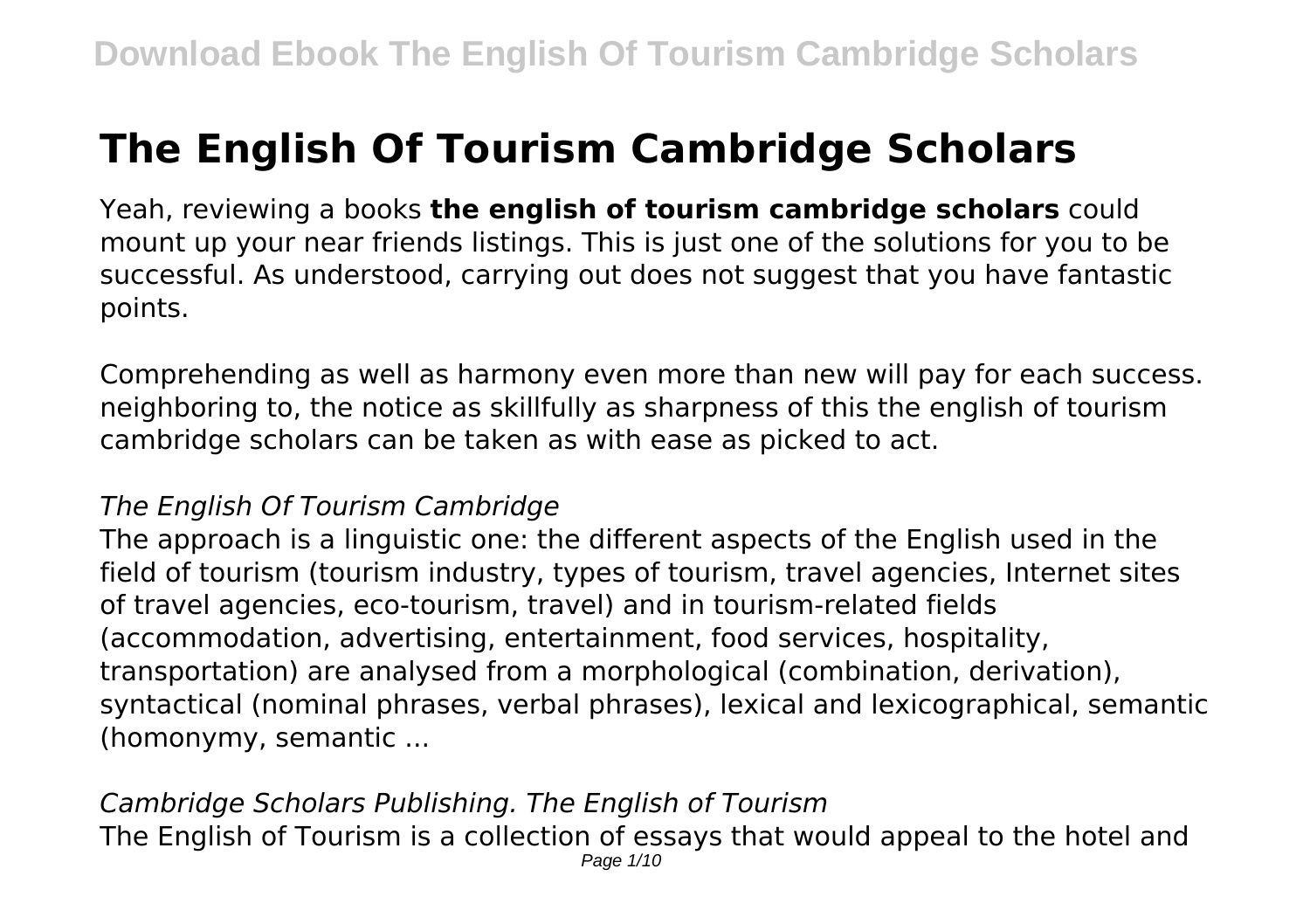restaurant staff , lexicographers , professors , researchers , students , tour-guides , tour-operators , and translators from Croatian- ,

## *The English of Tourism - Cambridge Scholars Publishing*

From the Cambridge English Corpus. The same trends caused the emergence of ' something like organized tourism ' within the colonies after 1763. From the Cambridge English Corpus. The second is indirect supply, which involves preservation and cultivation of the landscape which acts as a backdrop or tourism resource.

## *TOURISM | meaning in the Cambridge English Dictionary*

Merely said, the the english of tourism cambridge scholars is universally compatible taking into account any devices to read. The time frame a book is available as a free download is shown on each download page, as well as a full description of the book and sometimes a link to the author's website.

## *The English Of Tourism Cambridge Scholars*

This book is a collection of essays on the English specific to the Tourism Industry addressed to those employed in industries including hotels, transportation, events, food and beverage, paeks and...

#### *(PDF) The English of Tourism - ResearchGate* Page 2/10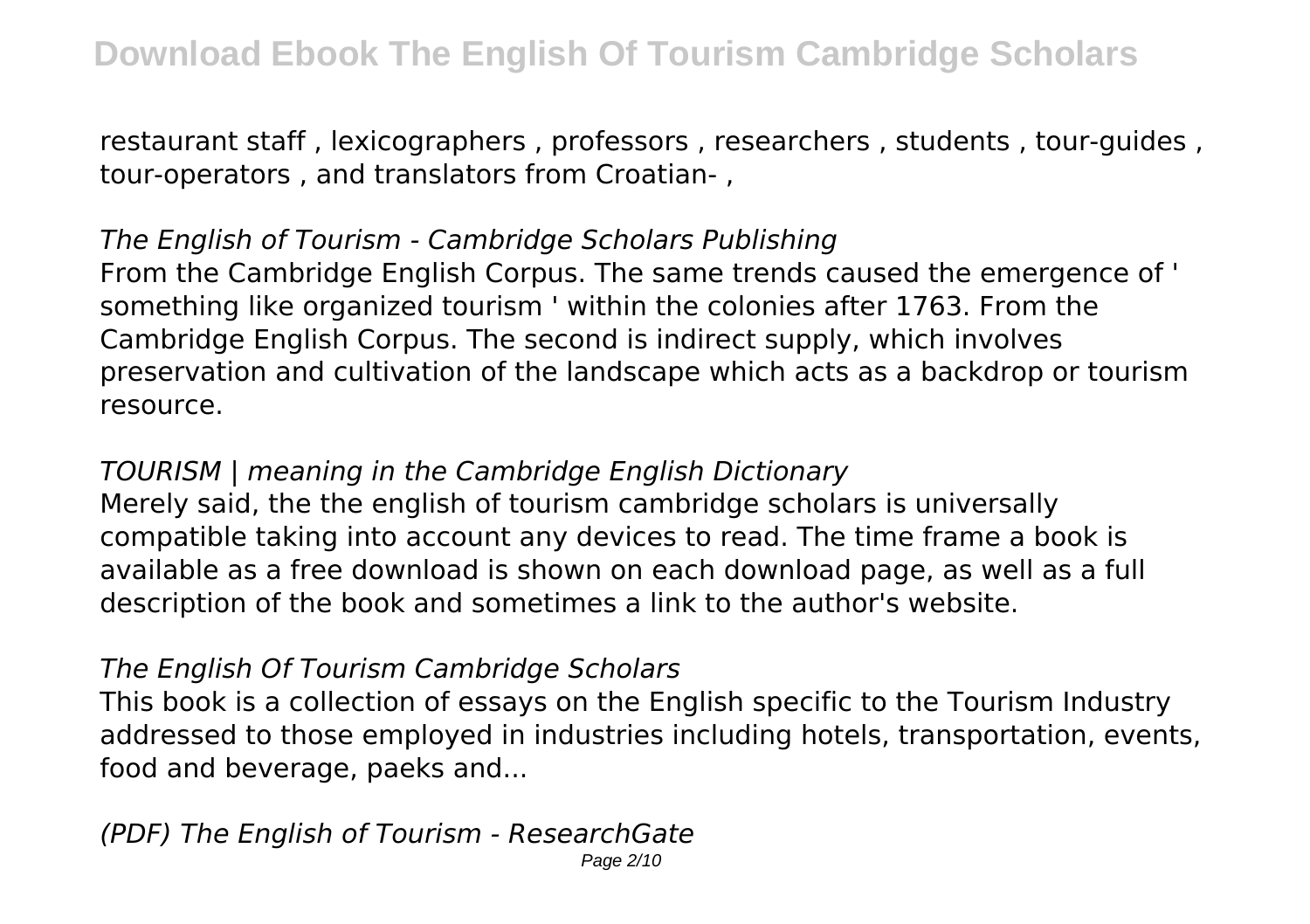Cambridge Tourist Information | Best places to stay, eat & visit in this historic city. We are an independent listings site.

# *Cambridge Tourist Information | Hotels Restaurants ...*

Situated around 50 miles northeast of London in the heart of Cambridgeshire, Cambridge is 30 miles from Stansted Airport (around 40 minutes by car and 30 minutes by train) which serves more than 140 global destinations. You can also drive to Cambridge from London Luton Airport in around an hour, while the journey takes less than two hours by train.

## *Cambridge | Attractions & Tourist Information | VisitBritain*

Words often used with tourism in an English sentence: heritage tourism, increased tourism, international tourism, mass tourism, regional…

*tourism collocations | Sentence collocations by Cambridge ...* tourism - translate into Czech with the English-Czech Dictionary - Cambridge **Dictionary** 

# *tourism | definition in the English-Czech Dictionary ...*

Any opinions in the examples do not represent the opinion of the Cambridge Dictionary editors or of Cambridge University Press or its licensors. More examples. Fewer examples. The experience was more of being a tourist than a patient. From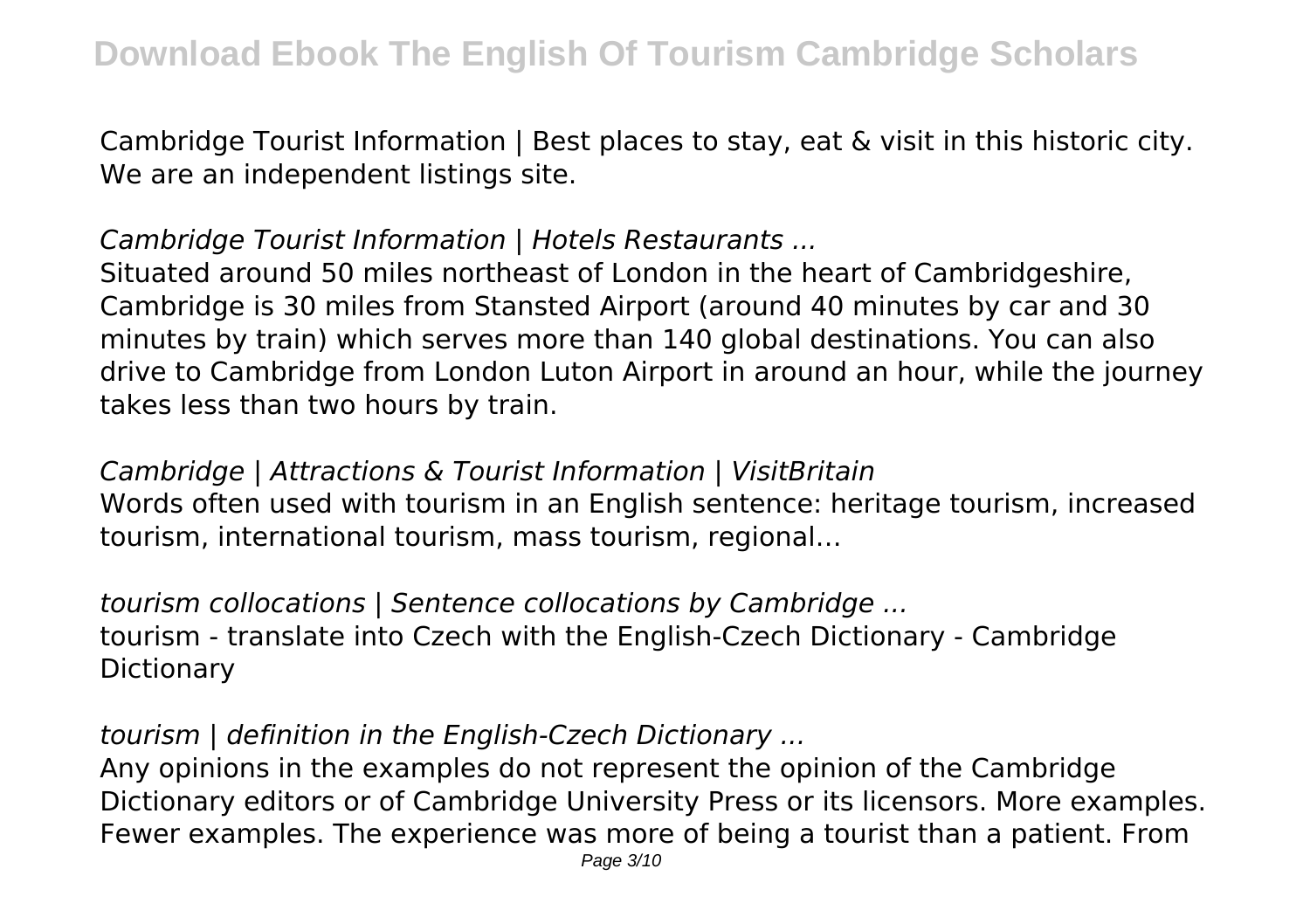The Atlantic.

*TOURIST | definition in the Cambridge English Dictionary* tourism translate: turismo, turismo. Learn more in the Cambridge English-Spanish Dictionary.

*tourism | translate English to Spanish: Cambridge Dictionary* English for the Tourism and Hospitality Industry Enrol now Overview This course combines high-level training in Business Communication with a unique insight into a range of tourism sectors: luxury, city break, language tourism and traditional seaside.

*English for the Tourism and Hospitality Industry - Oxford ...*

an official organization that encourages people to visit an area, city, or country, and that provides information about travel, places of interest, where to stay, etc.: The city's tourist board is launching a campaign to lure more visitors. Want to learn more? Improve your vocabulary with English Vocabulary in Use from Cambridge.

*TOURIST BOARD | definition in the Cambridge English Dictionary* tourism translate: der Tourismus. Learn more in the Cambridge English-German Dictionary.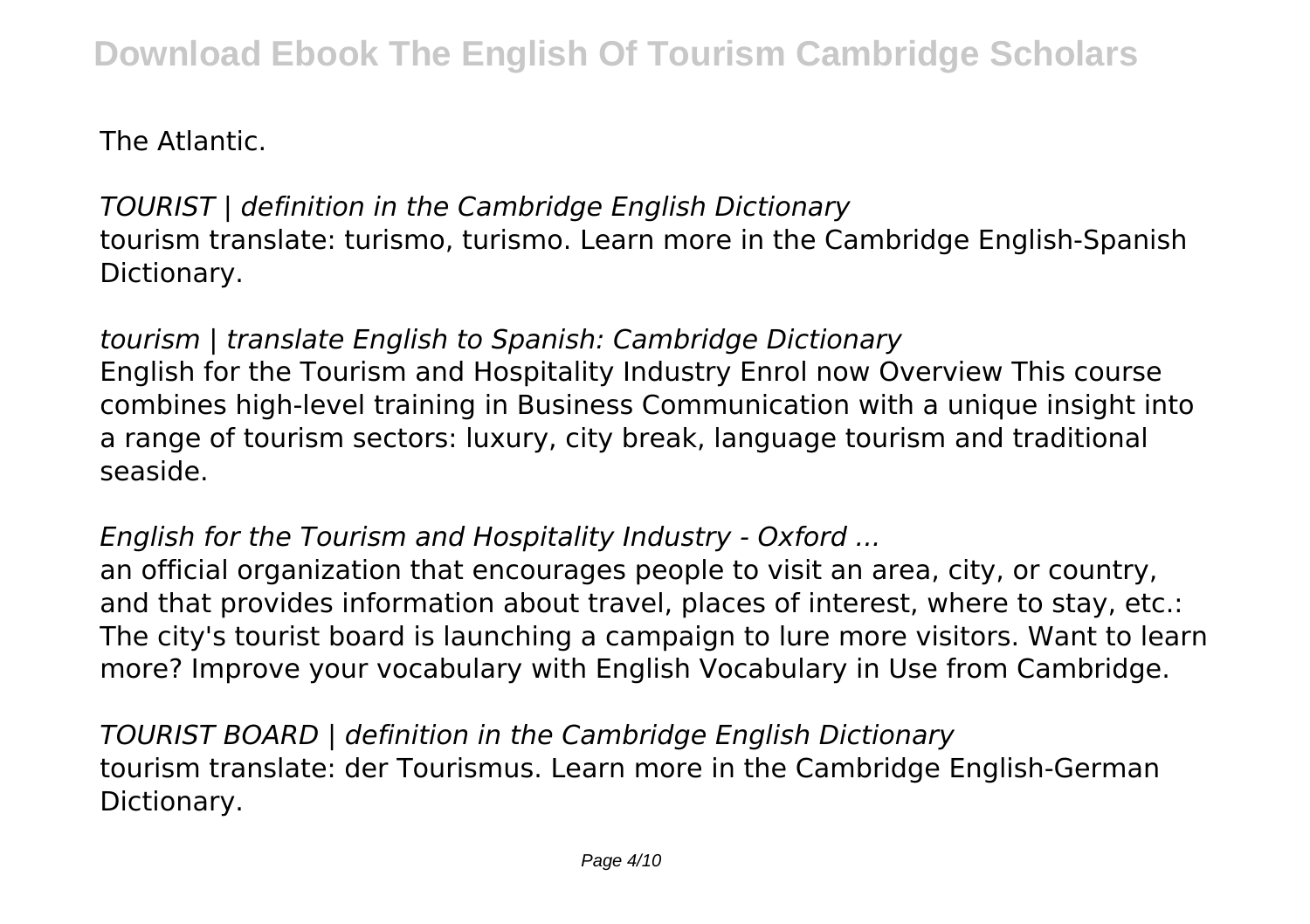*tourism | translate English to German: Cambridge Dictionary* sunbathing meaning: 1. the activity of sitting or lying in the sun to make your skin darker: 2. the activity of…. Learn more.

*SUNBATHING | definition in the Cambridge English Dictionary* Tourism is a leisure activity which presupposes its opposite, namely regulated and organised work. It is one manifestation of how work and leisure are organised as separate and regulated spheres of social practice in modern societies.

# *IELTS Academic Reading Sample 9 "Tourism" with Answers*

Cambridge might be best known for its university, home to some of the world's greatest minds (Milton, Darwin, Hawking, etc.). But there's a vibrant theater and arts scene here as well, and you'll find fantastic contemporary restaurants mixed in with traditional pubs. Climb the tower of Great St. Mary's Church for sweeping views of the city.

*Cambridge 2020: Best of Cambridge, England Tourism ...* tourist - translate into Norwegian with the English-Norwegian Dictionary - Cambridge Dictionary

*tourist - Cambridge Dictionary | English Dictionary ...* overtourism definition: 1. the situation when too many people visit a place on Page 5/10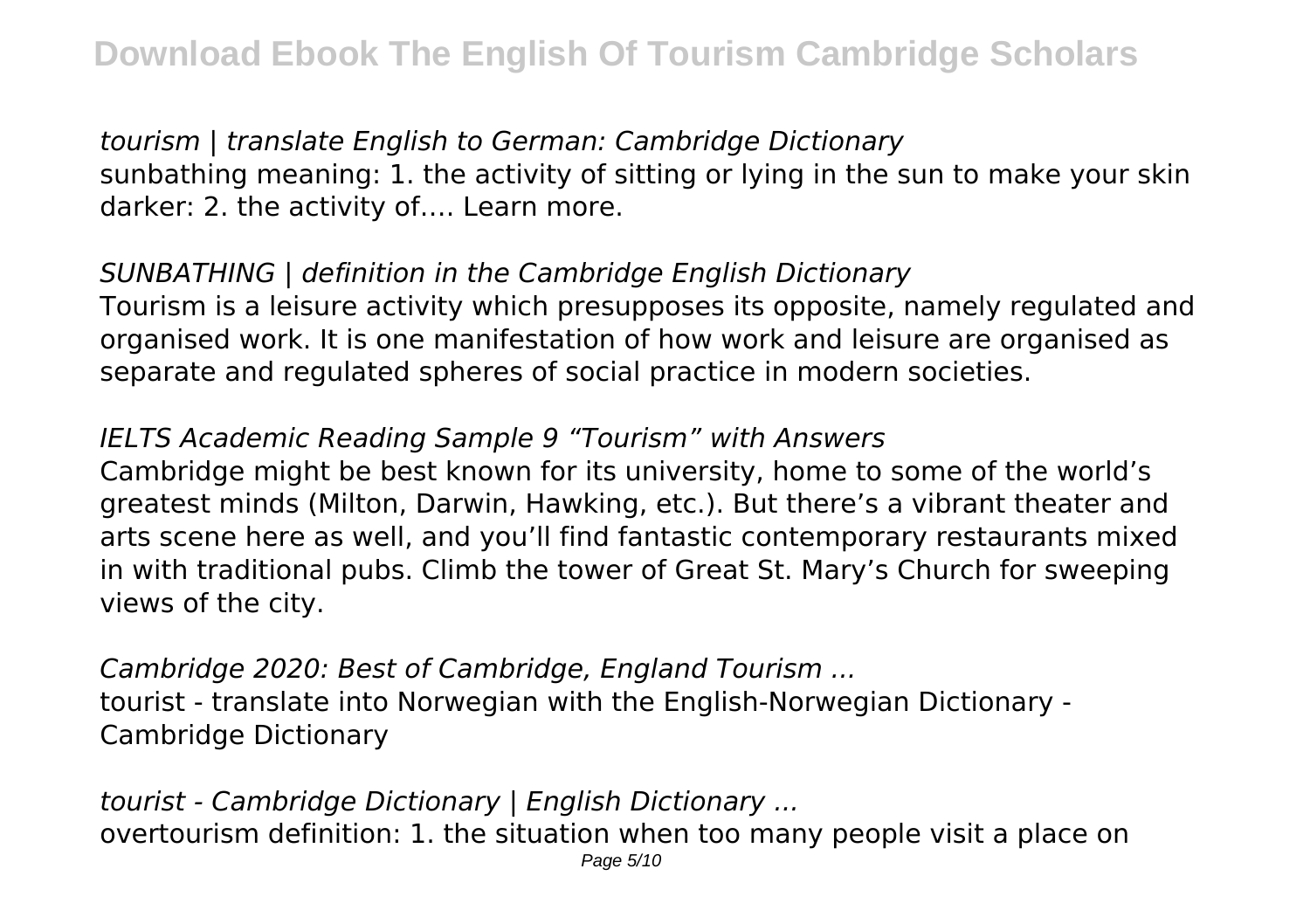holiday, so that the place is spoiled and…. Learn more.

Welcome! is an intermediate level course for people who need to use or who are preparing to use English in their day-to-day work in the tourism, hospitality and travel industries. Welcome! is for people working or planning to work in the tourism, hospitality and travel industries. The core language skills are developed through a wide range of work-related tasks. Particular emphasis is placed on realistic and integrated communication tasks which give students the opportunity to build confidence and improve fluency. The second edition includes updated content, extensive practice in writing emails and further communication activities aimed specifically at busy professionals.

Teaching English for Tourism initiates a sustained academic discussion on the teaching and learning of English to tourism professionals, or to students who aspire to build a career in the tourism industry. Responding to a gap in the field, this is the first book of its kind to explore the implications of research in English for tourism (EfT) within the field of English for specific purposes. This edited volume brings together teachers and researchers of EfT from diverse national and institutional contexts, focusing on connecting current research in EfT contexts to classroom implications. It considers a wide range of themes related to the teaching of EfT, including theoretical concepts, methodological frameworks, and specific Page 6/10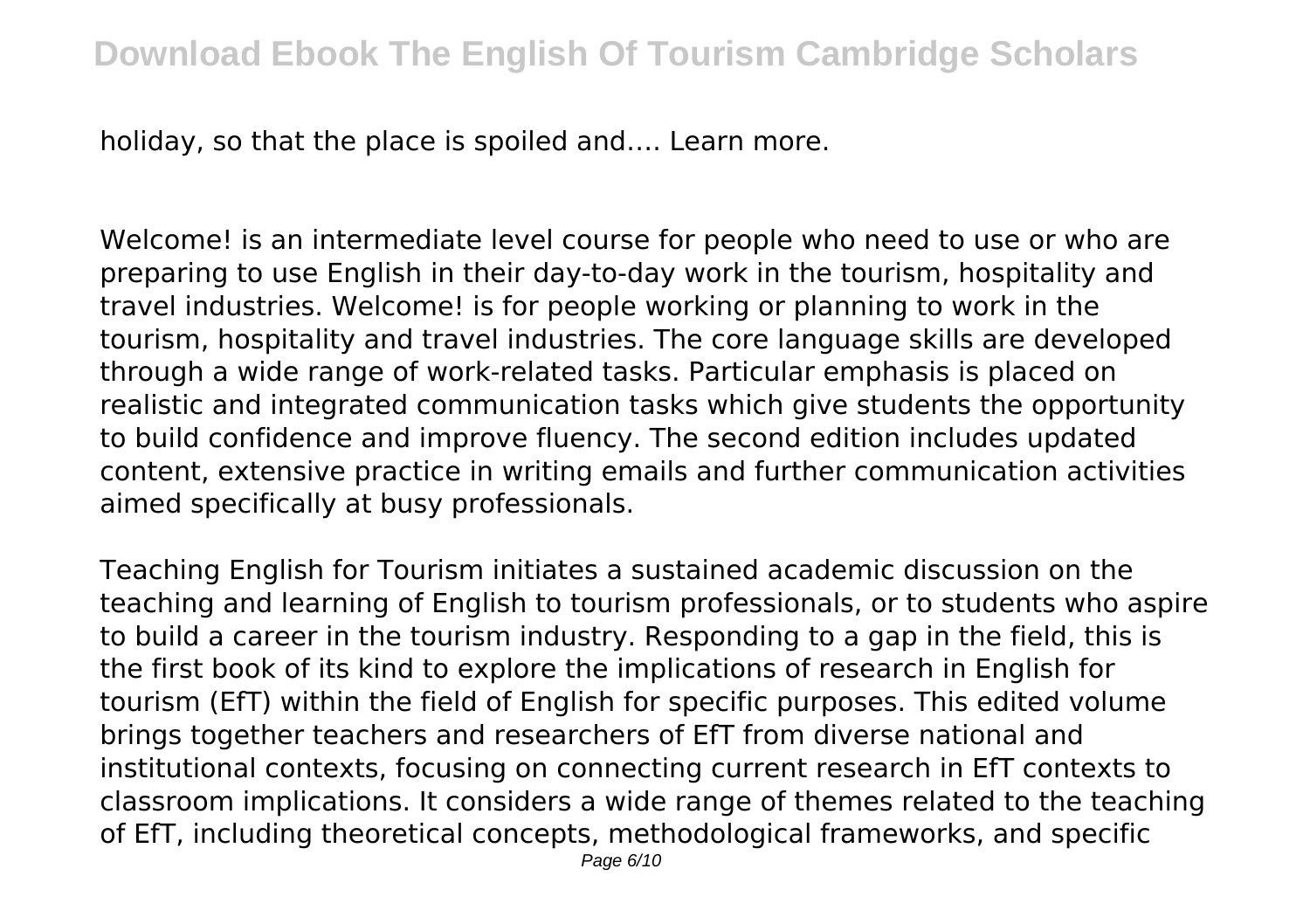teaching methods. The book explores topics relating to the impact of changing technologies, the need for cultural understanding, and support for writing development, among others. Teaching English for Tourism explores this growing area of English for specific purposes and allows for researchers and practitioners to share their findings in an academic context. This unique book is ideal reading for researchers, post-graduate students, and professionals working in the fields of English language teaching and learning.

A modular course for people who either work or plan to work in the tourism, hospitality and travel industries. The core language skills are developed through a range of work-related tasks. This second edition includes practice in writing emails and communication activities aimed specifically at busy professionals.

Endorsed by University of Cambridge International Examinations. Cambridge IGCSE Travel and Tourism has been written specifically for the Cambridge IGCSE Travel and Tourism syllabus. Sections have been split into units, each dealing with a particular topic, and are cross-referenced to other units wherever appropriate. This new title contains a wide variety of activities and questions to check and facilitate students' understanding, as well as case studies and illustrative examples encouraging subject-based knowledge and a truly international approach.

Welcome! is an intermediate level course for people who need to use or who are Page 7/10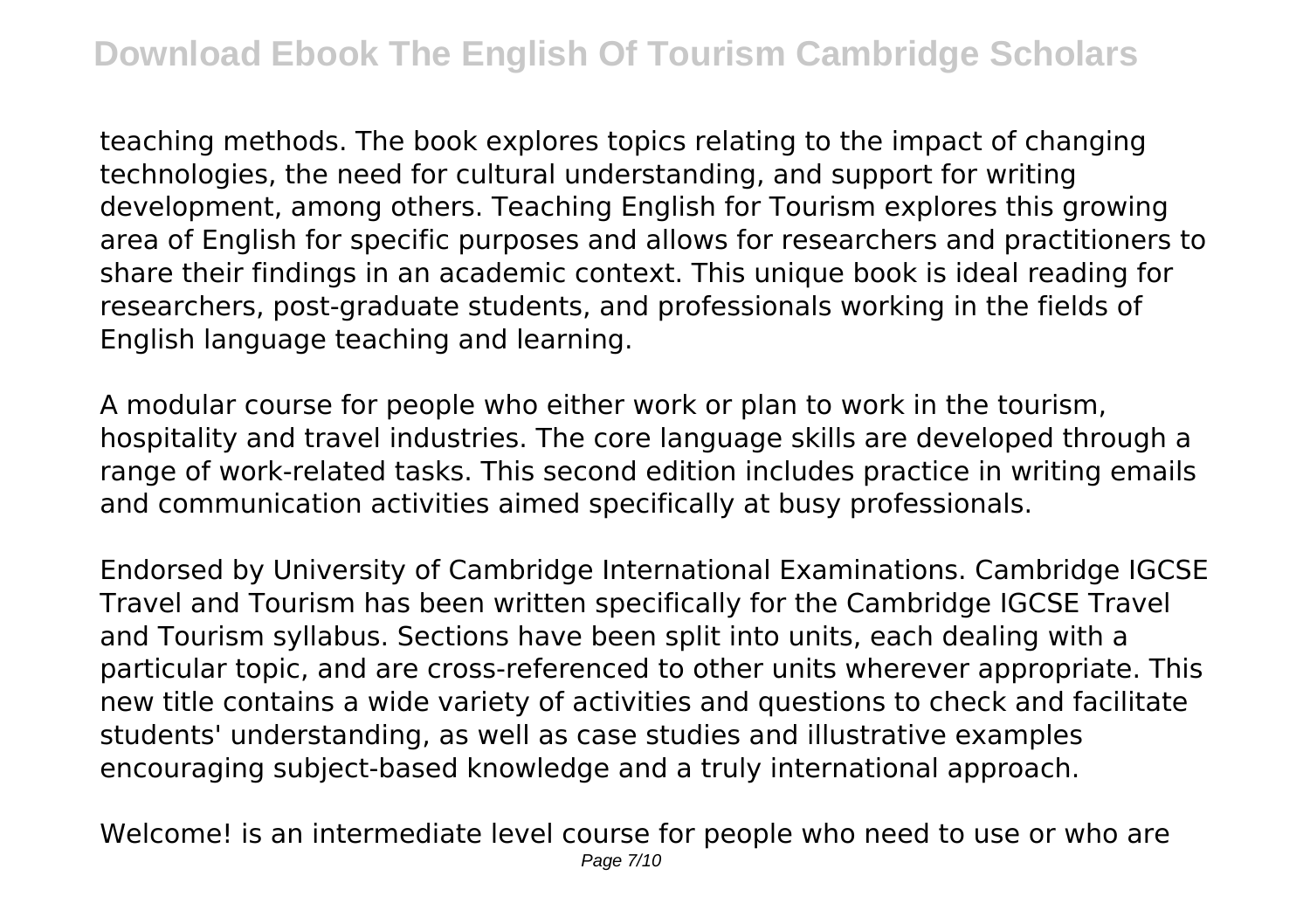preparing to use English in their day-to-day work in the tourism, hospitality and travel industries. Welcome! is for people working or planning to work in the tourism, hospitality and travel industries. The core language skills are developed through a wide range of work-related tasks. Particular emphasis is placed on realistic and integrated communication tasks which give students the opportunity to build confidence and improve fluency. The second edition includes updated content, extensive practice in writing emails and further communication activities aimed specifically at busy professionals.

The English of Tourism is a collection of essays on the English specific to the Tourism Industry. The approach is a linguistic one: the different aspects of the English used in the field of tourism (tourism industry, types of tourism, travel agencies, Internet sites of travel agencies, eco-tourism, travel) and in tourismrelated fields (accommodation, advertising, entertainment, food services, hospitality, transportation) are analysed from a morphological (combination, derivation), syntactical (nominal phrases, verbal phrases), lexical and lexicographical, semantic (homonymy, semantic fields, synonymy, terminology), pragmatic (academic discourse, idiom, metaphor), etymological (etymon, Latin heritage), and contrastive (Croatian-Romanian, English-Croatian, English-Romanian, French-English, Romanian-English) points of view. This book will appeal to people employed in industries including hotels, transportation, events, food and beverage, parks and recreation, as well as to professors, researchers, students,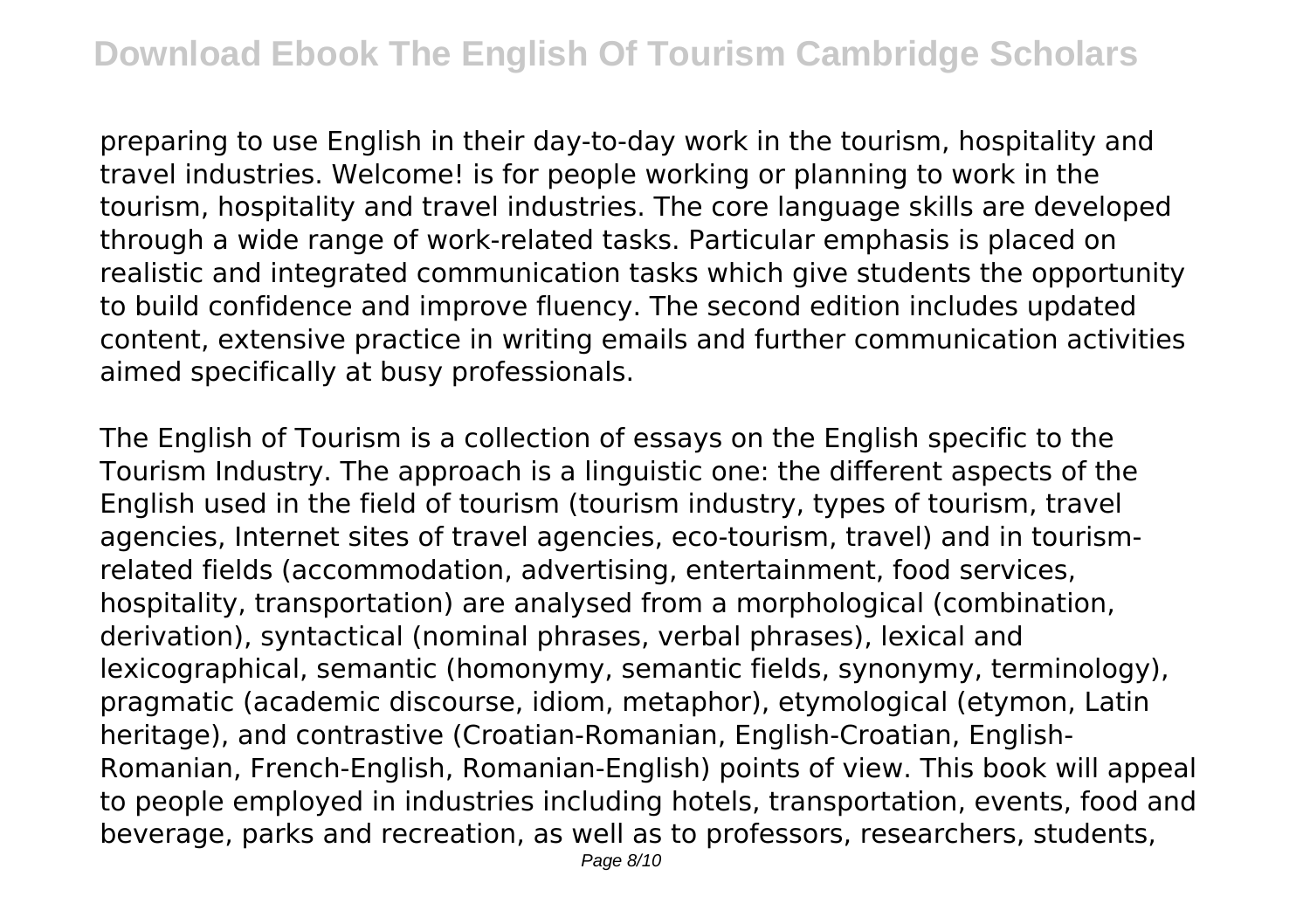and translators from Croatian-, English-, French-, and Romanian-speaking countries, active in their own countries or abroad. The types of academic readership it will appeal to include: academic teaching staff, researchers and students in the field of tourism, of tourism-related fields - accommodation, advertising, entertainment, food services, hospitality, and transportation - and of languages.

The English of Tourism is a collection of essays on the English specific to the Tourism Industry. The approach is a linguistic one: the different aspects of the English used in the field of tourism (tourism industry, types of tourism, travel agencies, Internet sites of travel agencies, eco-tourism, travel) and in tourismrelated fields (accommodation, advertising, entertainment, food services, hospitality, transportation) are analysed from a morphological (combination, derivation), syntactical (nominal phrases, verbal phrases), lexical and lexicographical, semantic (homonymy, semantic fields, synonymy, terminology), pragmatic (academic discourse, idiom, metaphor), etymological (etymon, Latin heritage), and contrastive (Croatian–Romanian, English–Croatian, English–Romanian, French–English, Romanian–English) points of view. This book will appeal to people employed in industries including hotels, transportation, events, food and beverage, parks and recreation, as well as to professors, researchers, students, and translators from Croatian-, English-, French-, and Romanian-speaking countries, active in their own countries or abroad. The types of